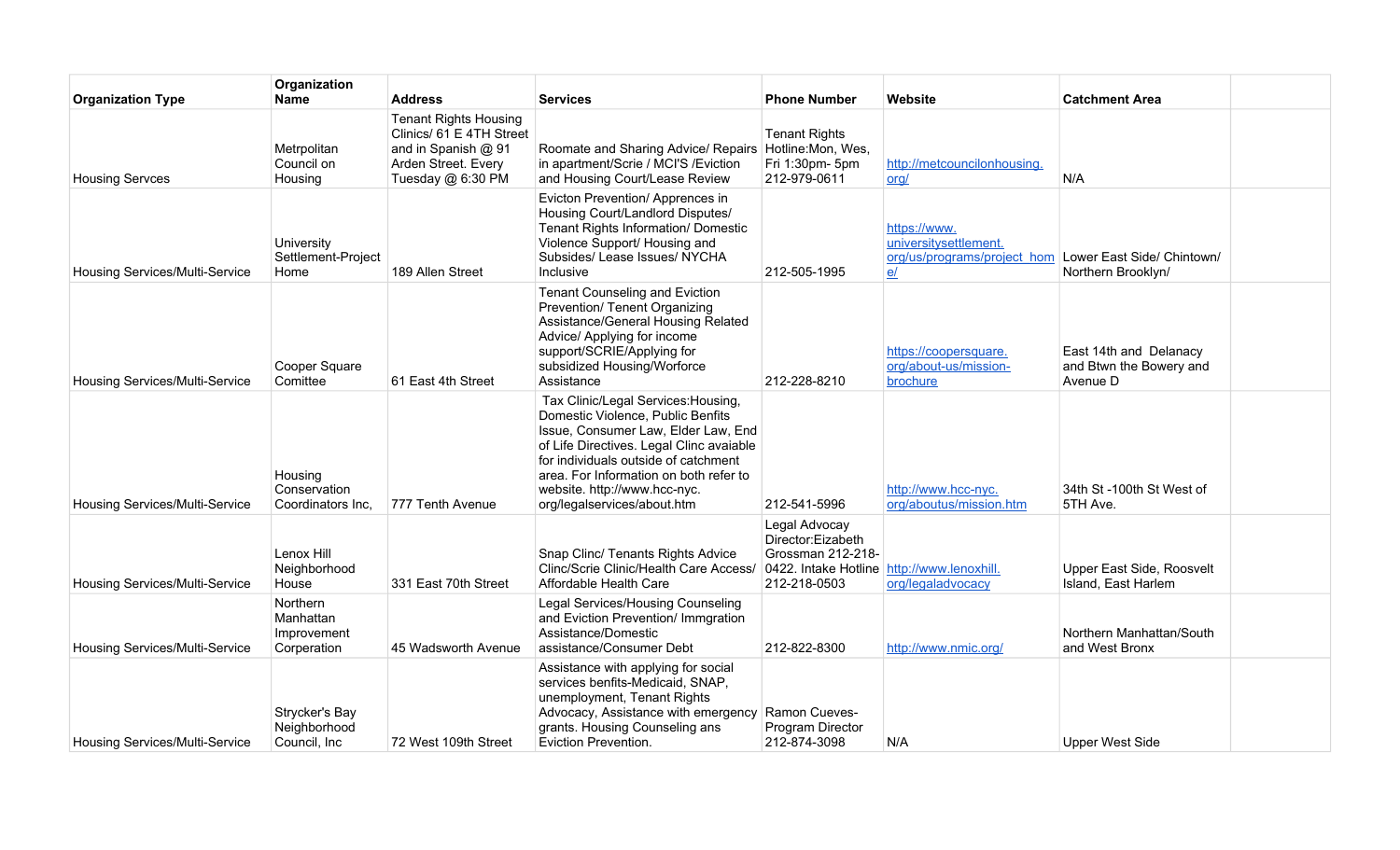| <b>Organization Type</b>                    | Organization<br><b>Name</b>                                                | <b>Address</b>                                                        | <b>Services</b>                                                                                                                              | <b>Phone Number</b>                                      | Website                                                                                                        | <b>Catchment Area</b> |                                                                          |
|---------------------------------------------|----------------------------------------------------------------------------|-----------------------------------------------------------------------|----------------------------------------------------------------------------------------------------------------------------------------------|----------------------------------------------------------|----------------------------------------------------------------------------------------------------------------|-----------------------|--------------------------------------------------------------------------|
| Housing Services/Multi-Service              | Community Center   10024                                                   | 140 West 140th<br>Goddard Riverside Street/New York, NY               | (One Stop)Public<br>Assitace/SNAP/Healthcare/Fianacia<br>Couseling/Legal Consulation                                                         | (Single Stop<br>Contact<br>Information) 212-<br>234-3481 | https://www.goddard.<br>org/grcc/programs/singlestop                                                           | All of NYC            | <b>Legal Services</b><br>Every Tue.<br>2PM-6PM.<br>Only Intake<br>Needed |
| Housing Services/Homelessness<br>Prevention | <b>Henry Street</b><br>Settlement-SUS<br><b>Urgent Housing</b><br>Programs | 265 Henry Street                                                      | Assistance with Rent Arrears.<br>Relocation Assitance.                                                                                       | 646-975-4522                                             |                                                                                                                | All of Manhattan      | Inake Hours M-<br>F 9AM-12PM                                             |
| Housing Services/Multi-Service              | <b>Grand Street</b><br>Settlement                                          | 80 Pitt Street (Single<br>Stop)                                       | Assistance with<br>paperwork/SNAP/Disablity/SSI/ Legal,<br>Financial Couseling- Call ahead for<br>more services                              | 212-674-1740                                             | https://www.grandsettlement.<br>org/programs-and-<br>services/individuals-and-<br>families                     | All of Manhattan      |                                                                          |
| <b>Housing Services</b>                     | Safe Haven/Urban<br>Pathways                                               |                                                                       | Drop in Center-Referrals for<br>homeless individuals/meals, clothing<br>575 8th Avenue, NY, NY showers ect as well as case mngnt.            | 212-736-7385                                             | http://www.urbanpathways.<br>org/                                                                              |                       |                                                                          |
| <b>Housing Services</b>                     | Asian Americans<br>For Equality<br>(AAFE)                                  | 2 Allen Street                                                        | Tenant and Immigration<br><b>Couseling/Finacial Couseling</b>                                                                                | 212-979-8381                                             | https://www.aafe.org/                                                                                          | Lower East Side       |                                                                          |
| <b>Housing Services</b>                     | Coalition for the<br>Homeless                                              | 129 Fulton Street, NYC,<br><b>NY</b>                                  | <b>Eviction Prevention Grants/ Food</b><br>Program/ Crisis Intervention Progam<br>/Job Program. Client advocacy<br>program                   | 212-964-1303                                             | http://www.<br>coalitionforthehomeless.<br>org/our-programs/crisis-<br>services/client-advocacy-<br>program-2/ | All of NYC            | <b>Crisis</b><br>intervention<br>Program: Must<br>arrive b/f 8am         |
| Immigration Services                        | <b>Northern</b><br>Manhattan<br>Coalition for<br>Immigration               | 5030 Broadway (West<br>213th Street)                                  | Legal Consultations/Application<br>assistance-citizenship, naturalization,<br>family based petitions. ESOL Classes/<br><b>Civics Classes</b> | 212-781-0355                                             | https://nmcir.org/contact/                                                                                     | All of NYC            | Mon-TH 8AM-<br>5PM/f:8AM-<br>1PM                                         |
| <b>Immigration Services</b>                 | <b>CUNY Citizenship</b><br><b>Now</b>                                      | 160 Convent Avenue,<br>North Academic Center<br>Rm 1-206/City College | http://www1.cuny.<br>edu/sites/citizenship-now/services/                                                                                     | 212-650-6620                                             | http://www1.cuny.<br>edu/sites/citizenship-<br>now/about/contact-2/                                            |                       | App. Only                                                                |
| <b>Immigration Services</b>                 | Cabrini Immigrant<br>Services NYC                                          | 139 Henry Street, NY,<br><b>NY</b>                                    | Services Provided: http://cis-nyc.<br>org/immigration-legal-and-social-<br>services/                                                         | 212-791-4590                                             | http://cis-nyc.org/                                                                                            | All of NYC            | App. Only                                                                |